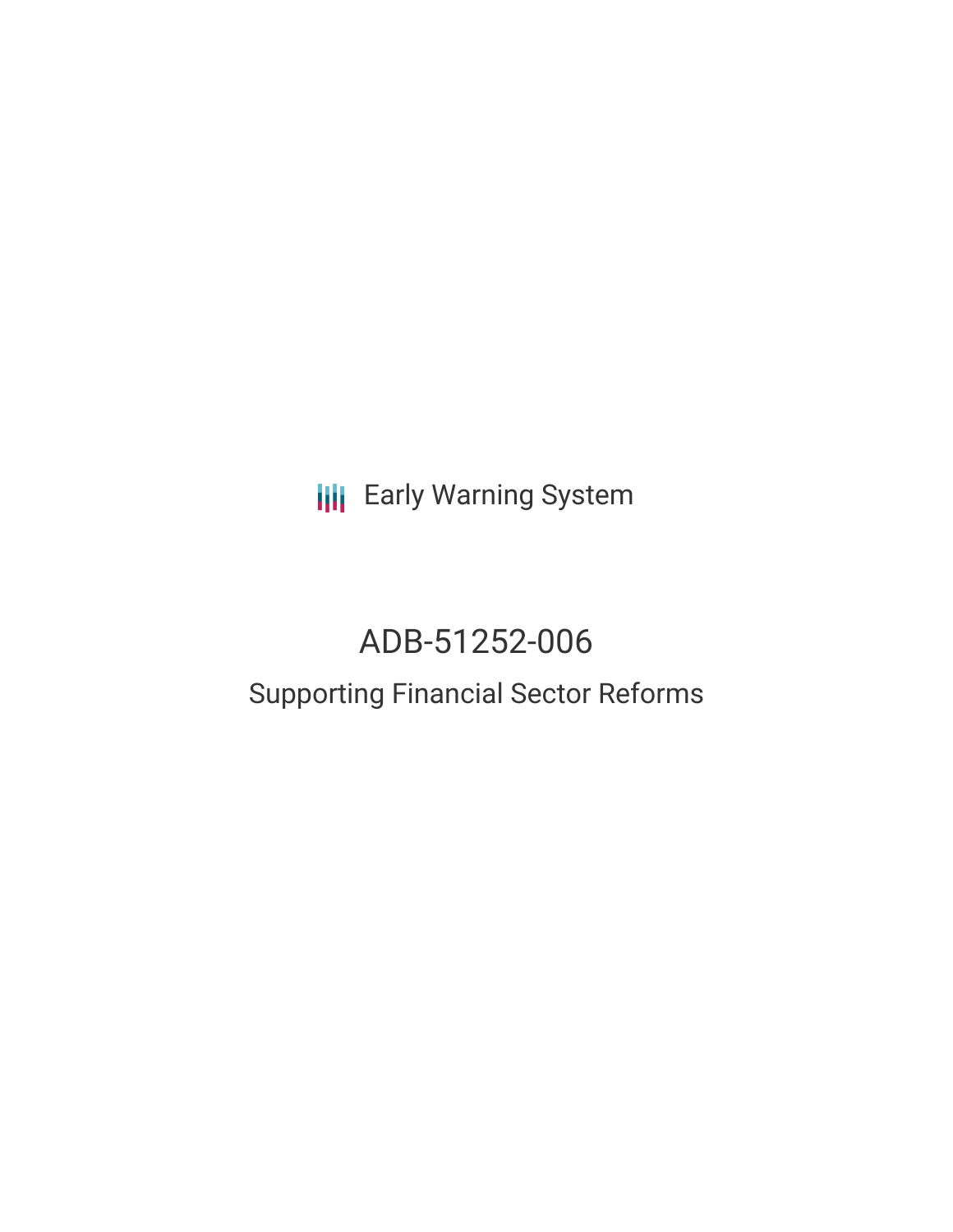

### **Quick Facts**

| <b>Countries</b>               | Bhutan                         |
|--------------------------------|--------------------------------|
| <b>Financial Institutions</b>  | Asian Development Bank (ADB)   |
| <b>Status</b>                  | Approved                       |
| <b>Bank Risk Rating</b>        |                                |
| <b>Voting Date</b>             | 2021-12-16                     |
| <b>Sectors</b>                 | Finance, Technical Cooperation |
| <b>Investment Type(s)</b>      | Advisory Services, Grant       |
| <b>Investment Amount (USD)</b> | $$0.50$ million                |
| <b>Grant Amount (USD)</b>      | \$ 0.50 million                |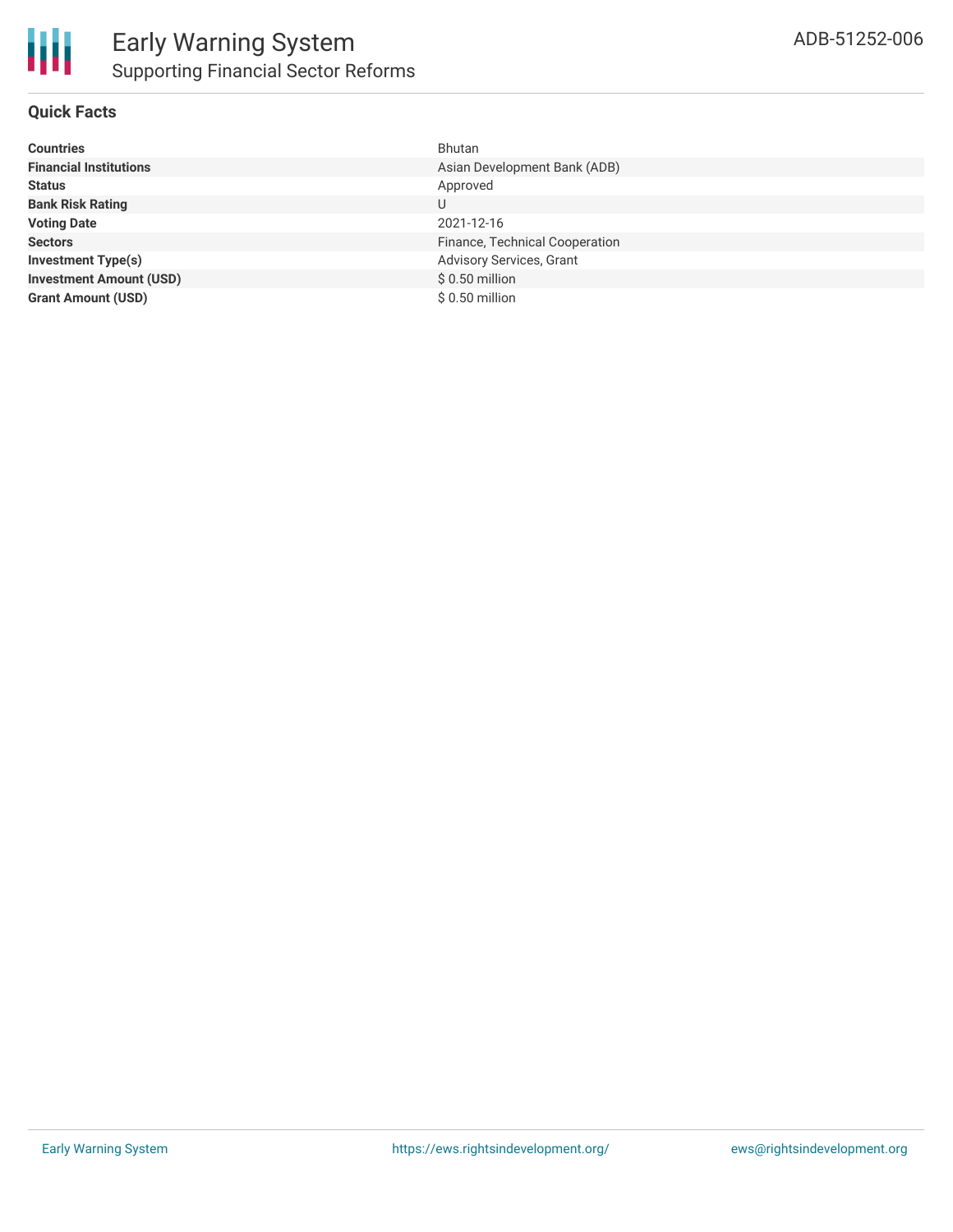

### **Project Description**

According to ADB documents, the knowledge and support technical assistance (TA) will support financial sector reforms in Bhutan by focusing on assisting the Royal Monetary Authority (RMA) to: (i) improve their internal capacity to manage credit risks and comply with international standards, (ii) implement risk management measures encompassing the formal credit ecosystem in Bhutan and (iii) implement insurance sector strategy and recommendations to improve sector solvency, product scope and risk diversification.

### PROJECT RATIONALE AND LINKAGE TO COUNTRY/REGIONAL STRATEGY

The proposed TA will assist in the objectives of RMA to build capacity, develop a risk-based system and enhance the supervisory process in the areas of credit, insurance and overall risk management of the financial system.

#### IMPACT

TA is Aligned with stability and integrity of the financial system maintained (Twelfth Five Year Plan, 2018 2023). Financial sector reforms of Bhutan supported with strengthened capacity and implementation of financial market development strategies.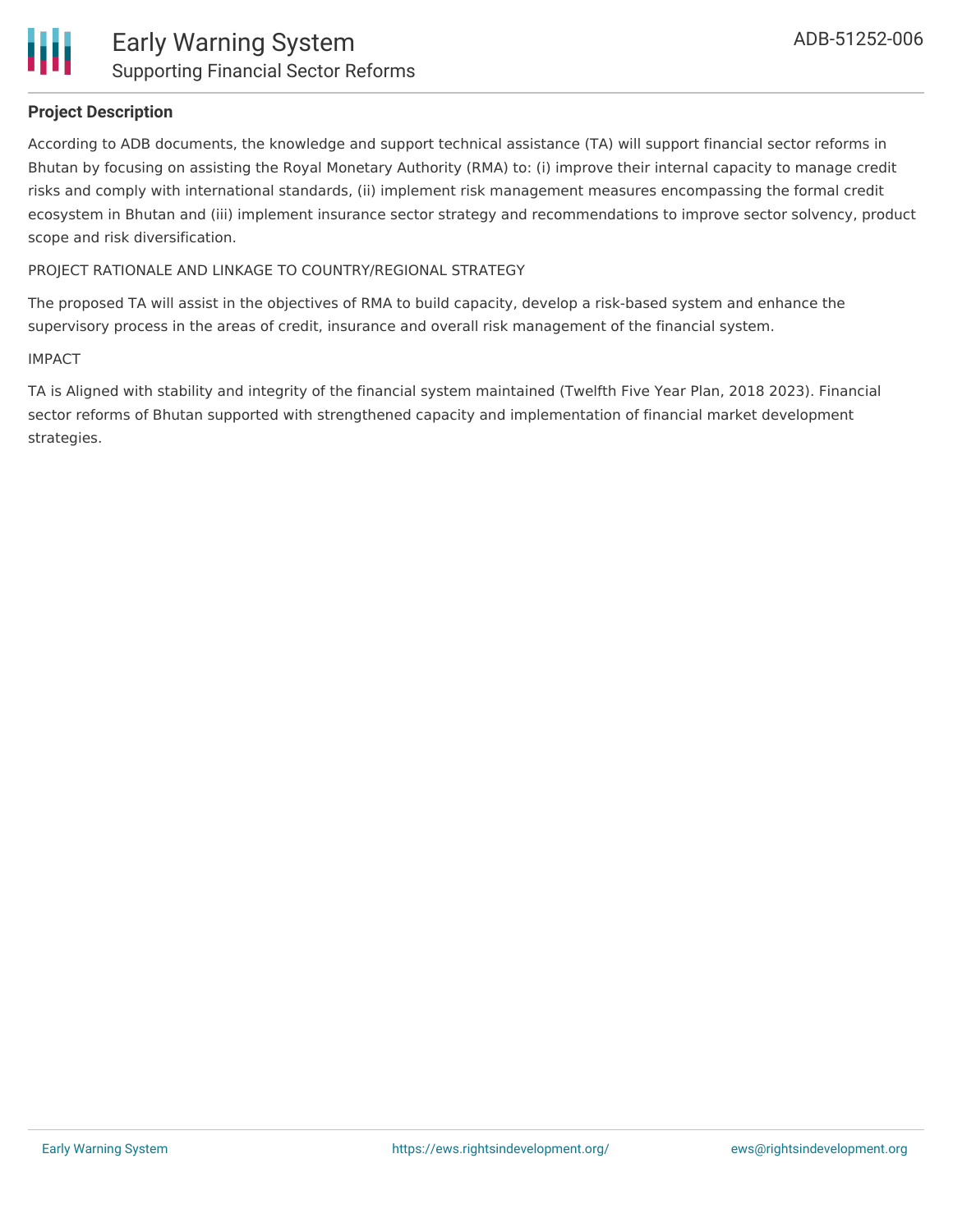### **Investment Description**

Asian Development Bank (ADB)

The TA is estimated to cost \$500,000, which will be financed on a grant basis by ADB's Technical Assistance Special Fund (TASF 7).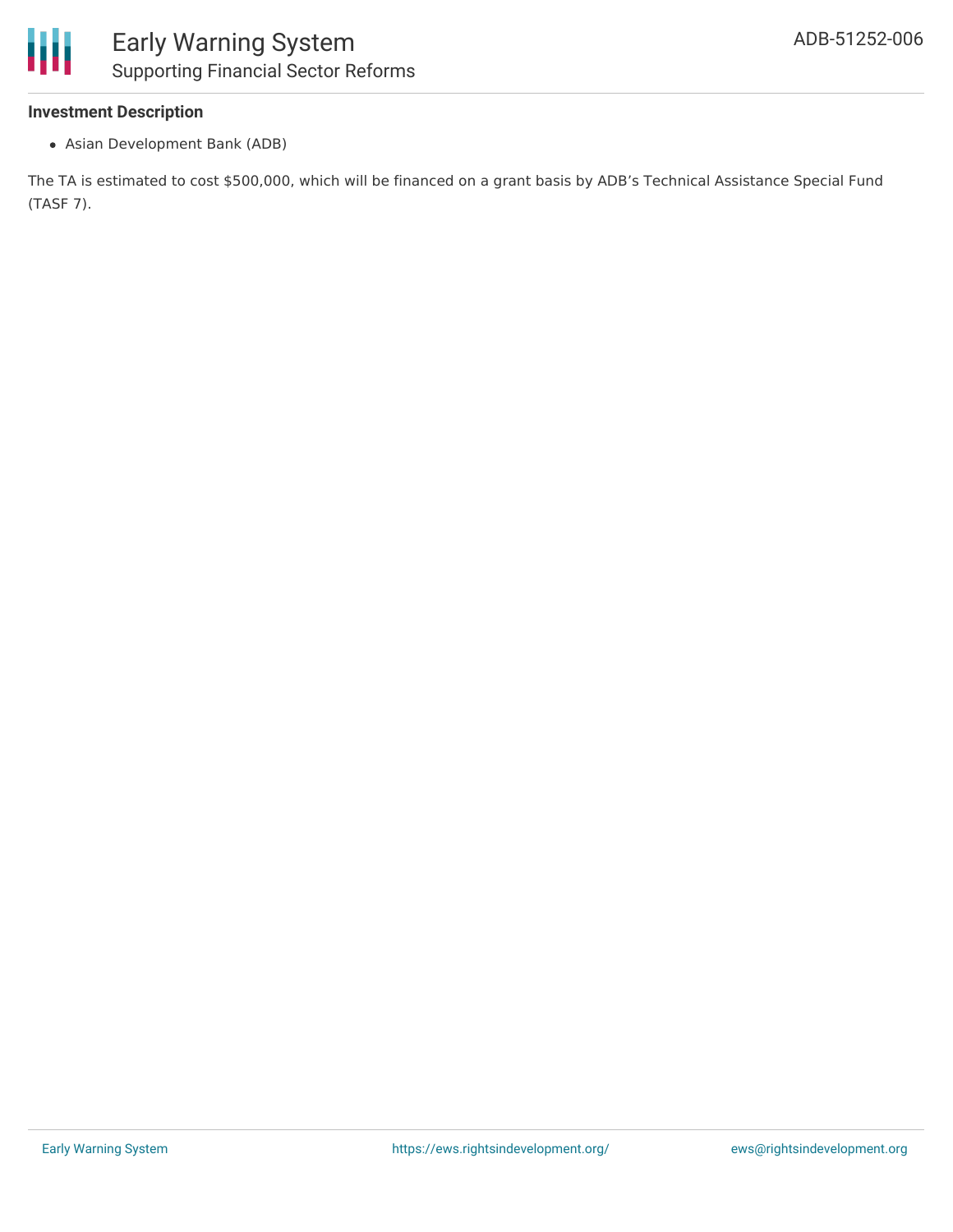

### Early Warning System Supporting Financial Sector Reforms

### **Contact Information**

| Responsible ADB Officer                          | Gunawardhena, Manohari                                       |
|--------------------------------------------------|--------------------------------------------------------------|
| Responsible ADB Department South Asia Department |                                                              |
| Responsible ADB Division                         | Public Management, Financial Sector and Trade Division, SARD |
|                                                  | Ministry of Finance                                          |
|                                                  | Royal Government of Bhutan                                   |
| <b>Executing Agencies</b>                        | Thimphu, Bhutan                                              |
|                                                  | Attention: Director                                          |

#### ACCESS TO INFORMATION

You can submit an information request for project information at: https://www.adb.org/forms/request-information-form

ADB has a two-stage appeals process for requesters who believe that ADB has denied their request for information in violation of its Access to Information Policy. You can learn more about filing an appeal at: https://www.adb.org/site/disclosure/appeals

### ACCOUNTABILITY MECHANISM OF ADB

The Accountability Mechanism is an independent complaint mechanism and fact-finding body for people who believe they are likely to be, or have been, adversely affected by an Asian Development Bank-financed project. If you submit a complaint to the Accountability Mechanism, they may investigate to assess whether the Asian Development Bank is following its own policies and procedures for preventing harm to people or the environment. You can learn more about the Accountability Mechanism and how to file a complaint at: http://www.adb.org/site/accountability-mechanism/main.